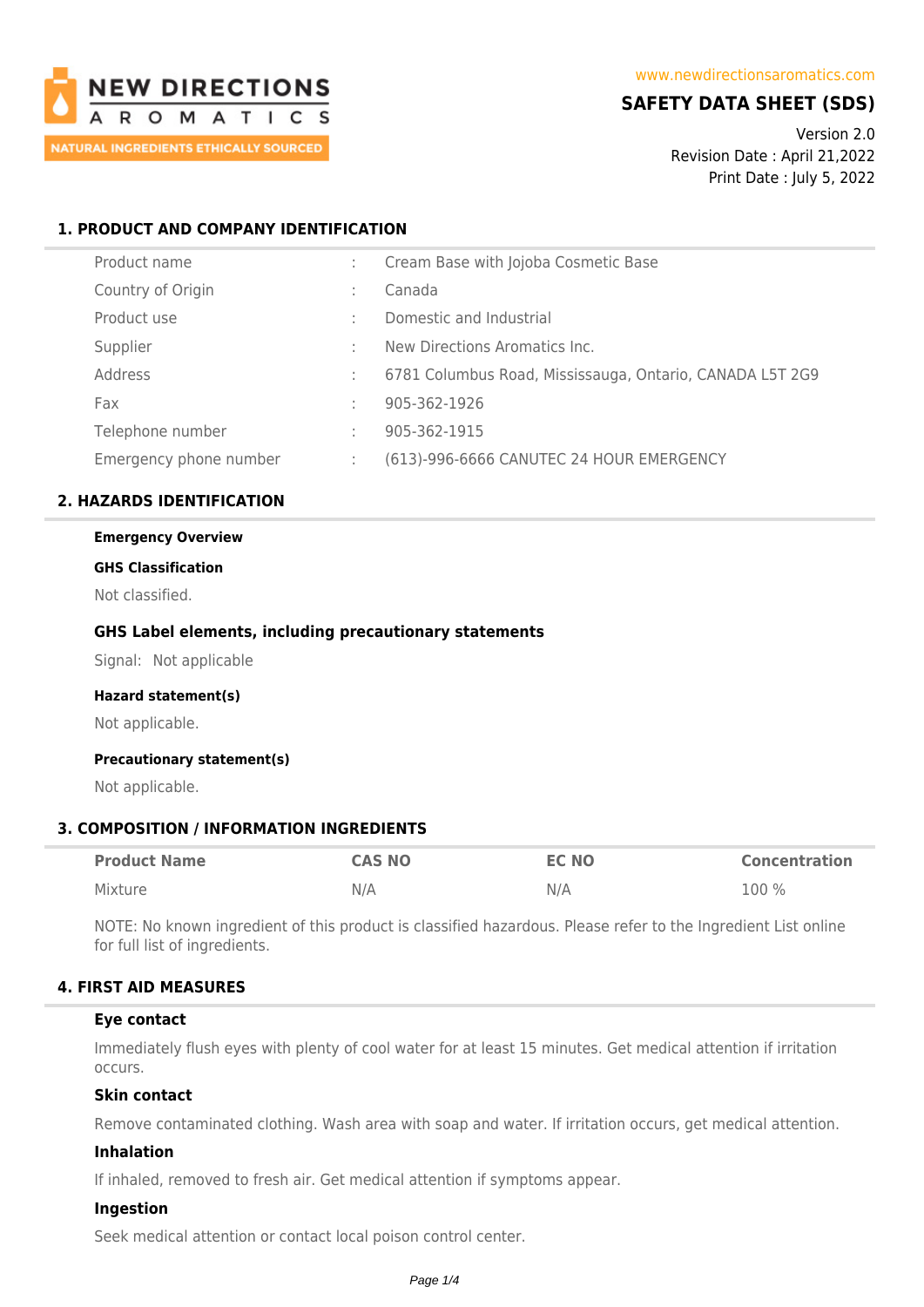### **Suitable extinguishing media**

Suitable extinguishing media for the surrounding fire should be used. Use water spray to cool containers.

#### **Unsuitable extinguishing media**

Water spray, water jet.

#### **Special protective equipment and precautions for fire-fighters**

Wear proper protective equipment. Exercise caution when fighting any chemical fire. Use water spray or fog for cooling exposed containers.

#### **Special hazards arising from the substance or its combustible products**

Hazardous decomposition products may be formed at extreme heat or if burned.

#### **Resulting gases**

Carbon oxides.

### **6. ACCIDENTAL RELEASE MEASURES**

### **Personal precautions, protective equipment and emergency procedures.**

Equip clean crew with proper protection. Respiratory protection equipment may be necessary.

#### **Environmental precautions**

Prevent entry to sewers and public waters. Notify authorities if product enters sewers or public waters.

### **Methods and materials for containment and cleaning up**

Clean up any spills as soon as possible, using an absorbent material to collect it. Use suitable disposal containers.

## **7. HANDLING AND STORAGE**

### **Precautions for safe handling**

No direct lighting. No smoking. Ensure prompt removal from eyes. Wash hands and other exposed areas before eating, drinking or smoking and when leaving work. Handle in accordance with good industrial hygiene and safety procedures.

### **Conditions for safe storage, including any incompatibilities**

Keep container closed when not in use.

### **8. EXPOSURE CONTROLS AND PERSONAL PROTECTION**

### **Eyes**

Use tightly sealed goggles.

## **Skin**

If skin contact or contamination of clothing is likely, protective clothing should be worn. Use protective gloves.

## **Respiratory**

In case of insufficient ventilation, wear suitable respiratory equipment.

## **9. PHYSICAL AND CHEMICAL PROPERTIES**

| Appearance       | White to Off White Viscous Cream. |
|------------------|-----------------------------------|
| Odor             | Characteristic.                   |
| рH               | $5.50 - 6.50$                     |
| Relative density | $0.9000 - 0.9900$                 |

## **10. STABILITY AND REACTIVITY**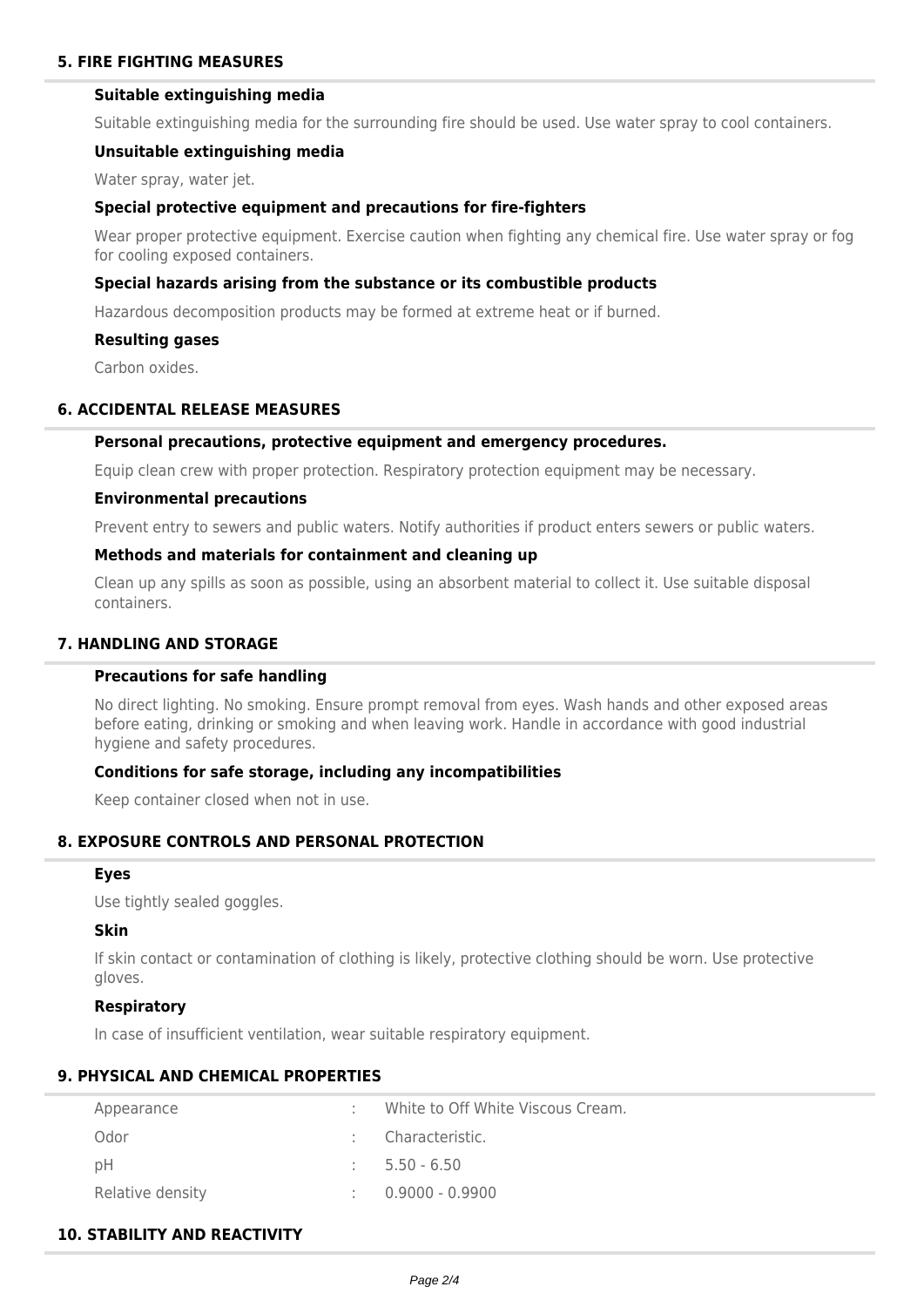## **Reactivity**

This material presents no significant reactivity hazard.

### **Chemical stability**

Chemically stable.

### **Possibility of hazardous reactions**

Hazardous polymerization will not occur.

### **Conditions to avoid**

Avoid sparks, flame and other heat sources.

### **Incompatible materials**

Strong oxidizing agents.

### **Hazardous decomposition products**

Carbon Oxides.

### **11. TOXICOLOGICAL INFORMATION**

### **Acute toxicity**

Not available.

### **Skin contact**

Adverse skin effects should be prevented by normal care and personal hygiene.

### **Eye contact**

Possible irritation should be prevented by wearing safety glasses.

### **12. ECOLOGICAL INFORMATION**

## **Persistence and degradability**

Not available.

**Bio - accumulative potential**

Not available.

**Mobility in soil**

Not available.

## **Other adverse effects**

Not available.

### **13. DISPOSAL CONSIDERATION**

Dispose of product in accordance with local, state or provincial and federal regulations. Check with local municipal authority to ensure compliance.

#### **14. TRANSPORT INFORMATION**

#### **US DOT Shipping Description (Land)**

Not regulated.

## **IMO-IMDG Shipping Description (Sea)**

Not regulated.

### **IATA Shipping Description (Air)**

Not regulated.

### **15. REGULATORY INFORMATION**

## **GHS Hazard Statements**